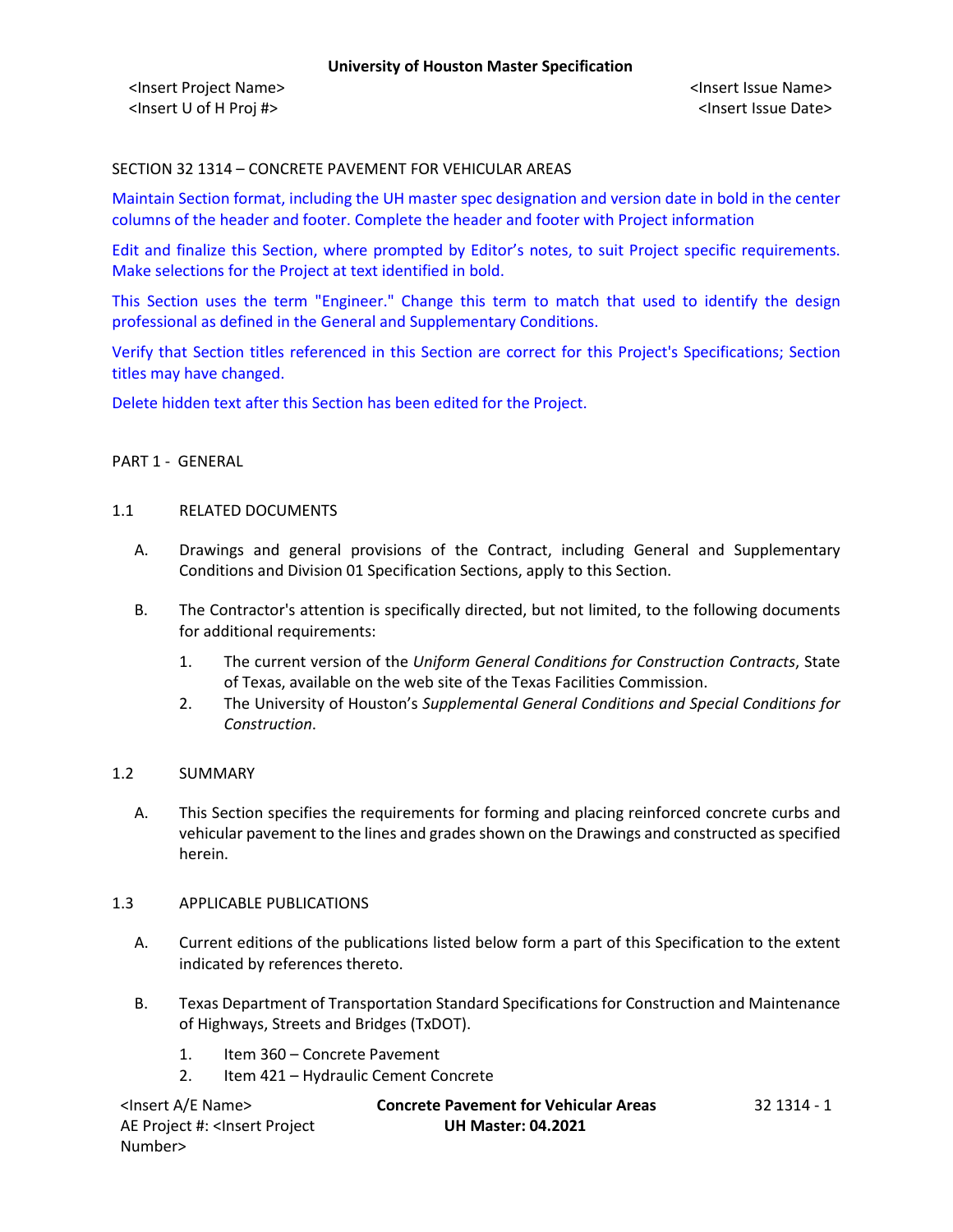- C. American Society for Testing and Materials Standards (ASTM):
	- 1. ASTM D 1751 Standard Specification for Preformed Expansion Joint Filler for Concrete Paving and Structural Construction
	- 2. ASTM A 653 Standard Specification for Steel Sheet, Zinc-Coated (Galvanized) by the Hot-Dip Process
	- 3. ASTM C 309 Standard Specification for Liquid Membrane-Forming Compounds for Curing Concrete
	- 4. ASTM A 615 Standard Specification for Deformed and Plain Carbon-Steel Bars for Concrete Reinforcement
	- 5. ASTM C 94 Standard Specification for Ready-Mixed Concrete
	- 6. ASTM C 31 Standard Practice for Making and Curing Concrete Test Specimens in the Field
	- 7. ASTM C 39 Standard Test Method for Compressive Strength of Cylindrical Concrete Specimens
	- 8. ASTM A 185 Standard Specification for Steel Welded Wire Reinforcement, Plain, for Concrete
	- 9. ASTM D 698 Standard Test Methods for Laboratory Compaction Characteristics of Soil Using Standard Effort
	- 10. ASTM D 994 Standard Specification for Preformed Expansion Joint Filler for Concrete (Bituminous Typed)

# 1.4 PROJECT CONDITIONS

A. Traffic Control: Maintain access for vehicular and pedestrian traffic as required for other construction activities.

Describe all other project conditions or constraints that Contractor needs to know and accommodate:

# **[B. List and describe other project conditions]**

# 1.5 ACTION SUBMITTALS

A. Product Data: For each type of manufactured material and product indicated.

Retain paragraph and associated subparagraphs below if Project is to be LEED v4 certified.

- B. LEED Action Submittals (Projects authorized for LEED certification only):
	- 1. Building Product Disclosure and Optimization Sourcing of Raw Materials:
		- a. Leadership Extraction Practices
			- 1) Extended Producer Responsibility (EPR): Submit documentation indicating that manufacturers have a take back or recycling program for the product purchased.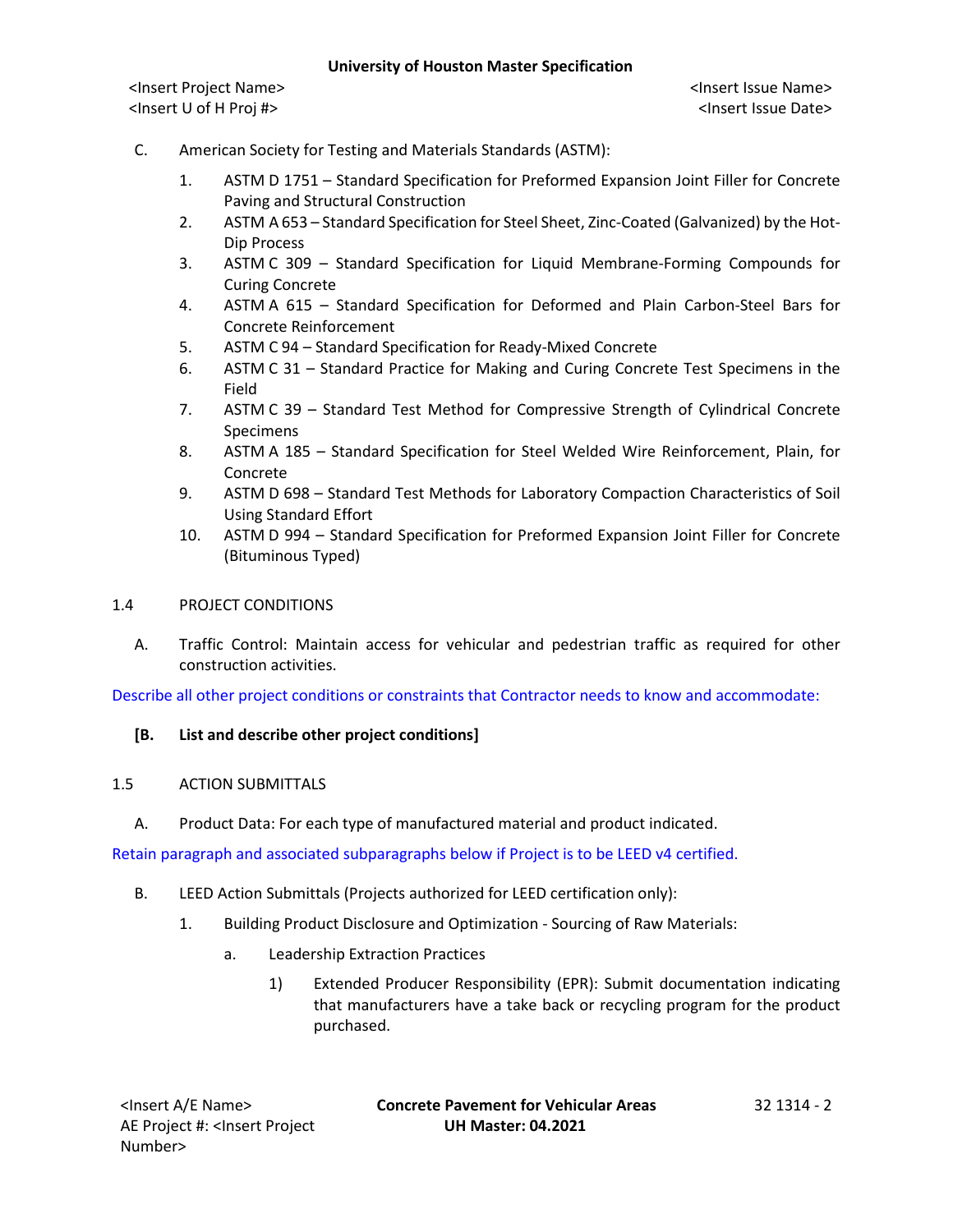<Insert Project Name> <Insert Issue Name> <Insert U of H Proj #> <Insert Issue Date>

- 2) Recycled Content: For products having recycled content, indicate percentages by weight of post-consumer and pre-consumer recycled content.
	- a) Include statement indicating costs for each product having recycled content.
- b. Sourcing of Raw Materials: For products that are required to comply with requirements for regional materials, indicating location of material manufacturer and point of extraction, harvest, or recovery for each raw material.
	- 1) Include statement indicating distance to Project, cost for each regional material and the fraction by weight that is considered regional.
	- 2) Product Certificates: For materials manufactured within 100 miles of Project, indicating location of material manufacturer and point of extraction, harvest, or recovery for each raw material. Include distance to Project and cost for each raw material.
- 2. Indoor Environmental Quality, Low Emitting Materials: Building Products must be tested and compliant with the California Department of Public-Health (CDPH) Standard Method V1.1-2010, using the applicable exposure scenario.
	- a. For paints, and coatings, wet applied, include printed statement of VOC content, showing compliance with the applicable VOC limits of the California Air Resources Board (CARB) 2007, Suggested Control Measure for Architectural Coatings or the South Coast Air Quality Management District (SCAQMD) Rule 113-2011.
	- b. Adhesives and Sealants: For wet applied on site products, submit printed statement showing compliance with the applicable chemical content requirements of SCAQMD Rule 1168, effective July 1, 2005 and rule amendment date of January 7, 2005.
		- 1) Product Data: For installation adhesives, indicating VOC content.
	- c. Alternative tests for VOC include ASTM D 2369-10, ISO 11890, ASTM D 6886-03; or ISO 11890-2.
	- d. Methylene Chloride and perchloroethylene may not be added to paints, coating, adhesive or sealants.
	- e. Provide General Emissions Evaluation certificates for adhesives, sealants showing compliance with California Department of Public Health v1.1 emissions testing or equivalent.
- 3. Laboratory Test Reports: For installation adhesives indicating compliance with requirements for low-emitting materials
- C. Design Mixtures: For each concrete pavement mixture. Include alternate mixture designs when characteristics of materials, Project conditions, weather, test results, or other circumstances warrant adjustments.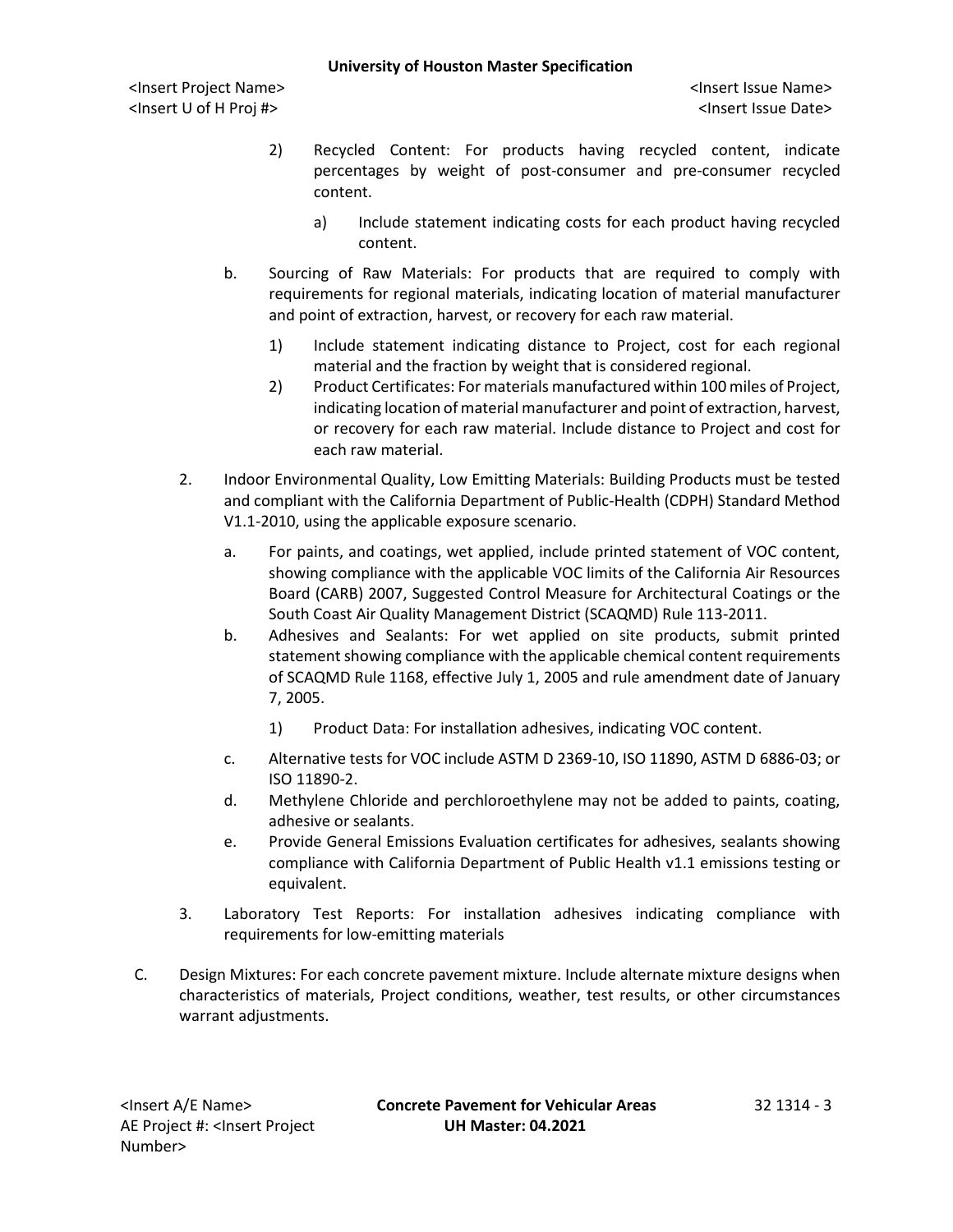#### 1.6 INFORMATONAL SUBMITTALS

A. Material Test Reports: From a qualified testing laboratory indicating and interpreting test results for compliance with requirements indicated, based on comprehensive testing of current materials:

Retain paragraph and associated subparagraphs below if Project is to be LEED v4 certified.

- B. LEED Informational Submittals (Projects authorized for LEED certification only):
	- 1. Building Product Disclosure and Optimization Sourcing of Raw Materials:
		- a. Raw Material Sources and Extraction Reporting: Submit Raw materials supplier corporate Sustainability Reports (CSRs); documenting responsible extraction; including extraction locations, long term ecologically responsible land use, commitment to reducing environmental harms from extraction and manufacturing processes, and a commitment to meeting applicable standards or programs that address responsible sourcing criteria.
			- 1) Submit manufacturers' self-declared reports.
			- 2) Submit third party verified corporate sustainability reports (CSR) using one of the following frameworks:
				- a) Global Reporting Initiative (GRI) Sustainability Report
				- b) Organization for Economic Co-operation and Development (OECD) Guidelines for Multinational Enterprises
				- c) UN Global Compact
				- d) ISO 26000
				- e) USGBC approved program.
	- 2. Building Product Disclosure and Optimization Material Ingredients
		- a. Material Ingredient Optimization: Submit manufacturer's Environmental Product Declaration (EPD) or at least one of the following:
			- 1) GreenScreen V1.2 Benchmark: Third party report prepared by a licensed GreenScreen List Translator, or a full GreenScreen Assessment.
			- 2) Cradle to Cradle: Manufacturer's published literature for the product bearing the Cradle to Cradle logo.
			- 3) International Alternative Compliance Path REACH Optimization
			- 4) Declare: Manufacturer's completed Product Declaration Form
			- 5) Other programs approved by USGBC
		- b. Product Manufacturer Supply Chain Optimization: Submit documentation from manufacturers for products that go beyond material ingredient optimization as follows:
			- 1) Are sourced from product manufacturers who engage in validated and robust safety, health, hazard, and risk programs which at a minimum document at least 99 percent (by weight) of the ingredients used to make the building product or building material, and

<Insert A/E Name> **Concrete Pavement for Vehicular Areas** 32 1314 - 4 AE Project #: <Insert Project Number> **UH Master: 04.2021**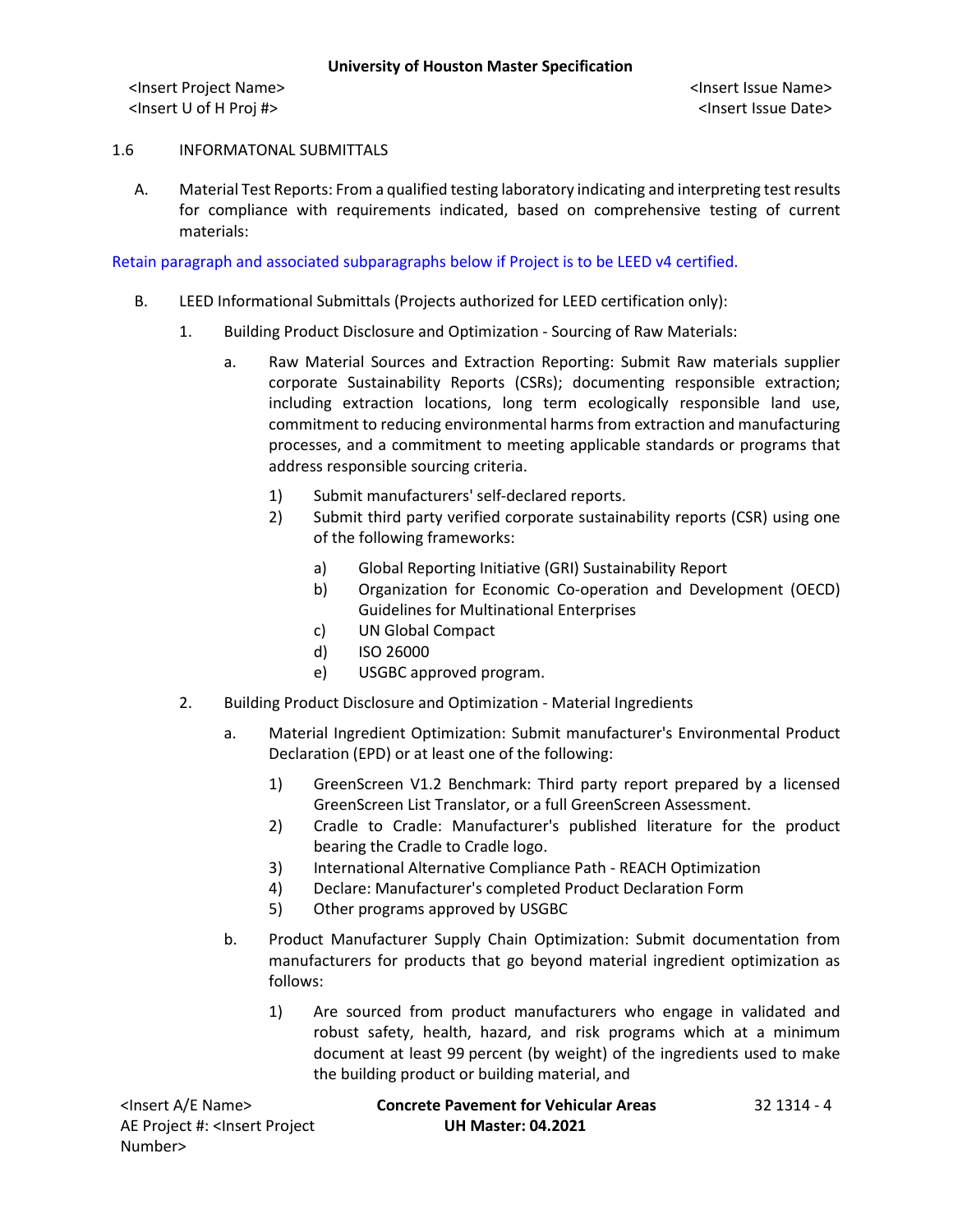- 2) Are sourced from product manufacturers with independent third party verification of their supply chain that at a minimum verifies:
	- a) Processes are in place to communicate and transparently prioritize chemical ingredients along the supply chain according to available hazard, exposure and use information to identify those that require more detailed evaluation
	- b) Processes are in place to identify, document, and communicate information on health, safety and environmental characteristics of chemical ingredients
	- c) Processes are in place to implement measures to manage the health, safety and environmental hazard and risk of chemical ingredients
	- d) Processes are in place to optimize health, safety and environmental impacts when designing and improving chemical ingredients
	- e) Processes are in place to communicate, receive and evaluate chemical ingredient safety and stewardship information along the supply chain
	- f) Safety and stewardship information about the chemical ingredients is publicly available from all points along the supply chain.
- C. Material Certificates: Signed by manufacturers certifying that each of the following materials that are part of this Project complies with requirements:
	- 1. Cementitious materials.
	- 2. Steel reinforcement and reinforcement accessories.
	- 3. Admixtures.
	- 4. Curing compounds.
	- 5. Applied finish materials.
	- 6. Bonding agent or epoxy adhesive.
	- 7. Joint fillers.

# 1.7 QUALITY ASSURANCE

A. Manufacturer Qualifications: Manufacturer of ready-mixed concrete products that complies with ASTM C 94/C 94M requirements for production facilities and equipment.

# PART 2 - PRODUCTS

# 2.1 PERFORMANCE REQUIREMENTS

A. Energy Performance: Provide a minimum Solar Reflectance Index of 0.33 when determined in accordance with the Solar Reflectance Index method in ASTM E1980 using a convection coefficient of 2.1 Btu/h·ft2 ·°F, based on three-year-aged solar reflectance and three-year-aged thermal emittance tested in accordance with ANSI/CRRC S100.

<Insert A/E Name> **Concrete Pavement for Vehicular Areas** 32 1314 - 5 **UH Master: 04.2021**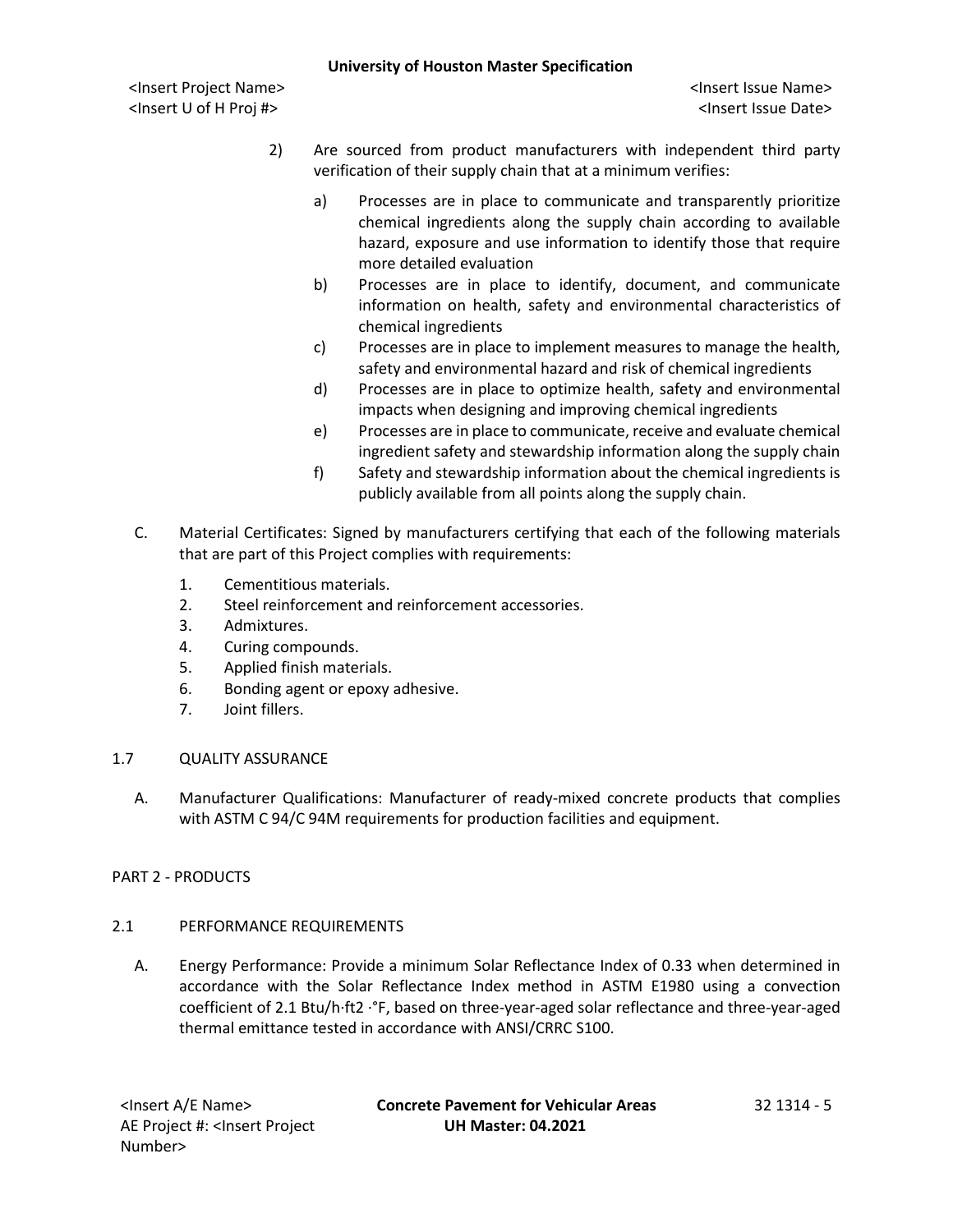## 2.2 CONCRETE

- A. Cement, aggregates, admixtures, and water shall conform to the specifications of TXDOT, Item 421. Preparation of concrete mix shall be in accordance with article 360.4 of TxDOT, Item 360
- B. Maximum size of aggregate 1-1/2 inches.
- C. Slump shall range from 2 to 5 inches.
- D. Air entrainment concrete mixture shall have an air content by volume of 3 to 5 percent when determined by means for the test for air content, ASTM C231.
- E. Concrete shall be mixed in accordance with TxDOT, Item 421.
- F. Ready mixed concrete conforming to ASTM C 94 may be used.
- G. Concrete mix shall be designed by a commercial testing laboratory and submitted for approval.

#### 2.3 REINFORCEMENT

- A. Reinforcing steel shall meet the specifications of ASTM A615, Grade 60. Bars shall be deformed billet steel free of defects.
- B. In the event reinforcing bars manufactured outside of the Continental United States or its territories are used, two sets of tests from an independent testing laboratory acceptable to the Engineer shall be submitted showing that the steel meets ASTM Standards for tensile strength, phosphorus content, bend, deformations and such other requirements outlined in the ASTM Standards for the grade used. These tests shall be made by an independent testing laboratory at the Contractor's expense and shall be submitted for each 25 tons of steel supplied from each individual mill.

#### 2.4 BOARD FILLER

- A. Filler board of selected stock. Use wood of density and type as follows:
	- 1. Clear, all-heart cypress weighing no more than 40 pounds per cubic foot, after being oven dried to constant weight.
	- 2. Clear, all-heart redwood weighing no more than 30 pounds per cubic foot, after being oven dried to constant weight.
- B. Board filler shall be free of defects that will impair usefulness as expansion joint fillers.

## 2.5 PRE-FORMED BITUMINOUS EXPANSION BOARD

A. Pre-formed bituminous expansion boards shall meet the specifications for ASTM D 994 and D 1751.

| <lnsert a="" e="" name=""></lnsert>                                                          | <b>Concrete Pavement for Vehicular Areas</b> | 32 1314 - 6 |
|----------------------------------------------------------------------------------------------|----------------------------------------------|-------------|
| AE Project #: <lnsert project<="" td=""><td><b>UH Master: 04.2021</b></td><td></td></lnsert> | <b>UH Master: 04.2021</b>                    |             |
| Number>                                                                                      |                                              |             |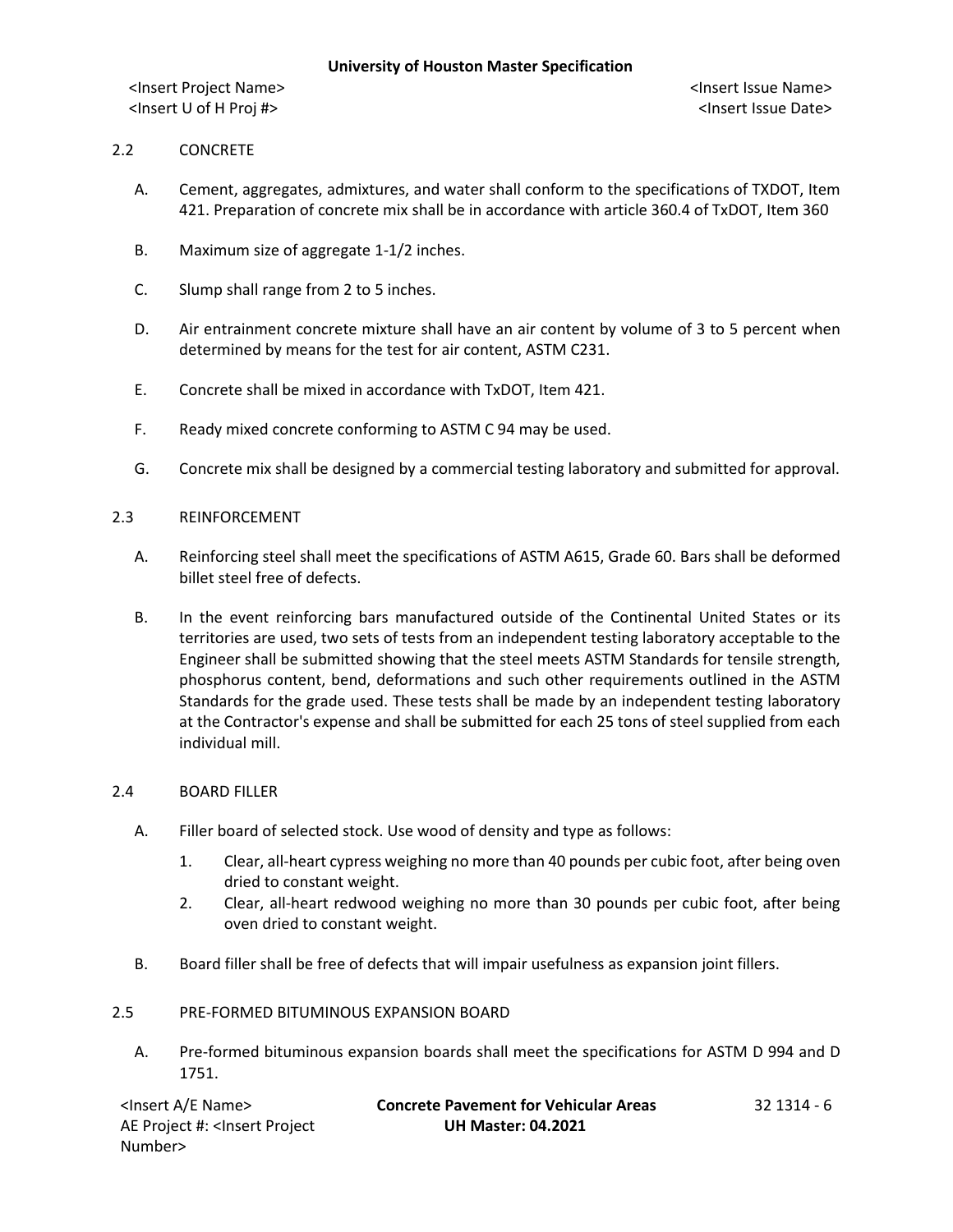#### 2.6 JOINT SEALING MATERIAL

- A. Curb and pavement joint sealing material shall meet the requirements and specifications of TxDOT Items 360.2F and 360.4D.
- B. Expansion joints shall use a pre-formed expansion board cap water stop. Water stop shall fit over the expansion board and provide wings for positive embedment in the concrete. Wings shall be a minimum of 1 ¾-inches from the top of the cap.
	- 1. Acceptable products:
		- a. Sika G-Seal Modified PVC Paving Cap Seal Model 605
		- b. JP Specialties Integrated Cap System Model JPEB375
		- c. Tex-Trude Tex-Cap Model T605

#### 2.7 DEFORMED CONTRACTION JOINT METAL STRIPS

- A. Deformed contraction joint metal strips shall be 28 ga. steel, galvanized 1.25 oz. per square foot or heavier and meet the specifications of ASTM A 653.
- 2.8 CURING COMPOUND
	- A. Curing compound shall conform to the specifications of ASTM C 309, Type 1 or Type 2, white pigmented.
- 2.9 LOAD TRANSMISSION DEVICES FOR EXPANSION AND CONTRACTION JOINTS
	- A. Load Transmission devices shall be as detailed on Drawings and conform to the properties specified in ASTM A615, Grade 60 steel.
- 2.10 STEEL DOWEL BARS
	- A. Steel dowel bars and steel reinforcement shall be deformed or smooth bars conforming in properties to ASTM A 615 Grade 40. Unless otherwise shown on the Drawings, all reinforcing steel shall be deformed bars, all dowel bars at joints shall be smooth bars, and all curb dowels shall be deformed bars.

Select either Paragraph below, or both, to suit Project.

- B. Greenstreak two component speed dowel system used at construction joints. Product submittal required for approval.
- C. Greenstreak two component speed load system used at expansion joints. Product submittal required for approval.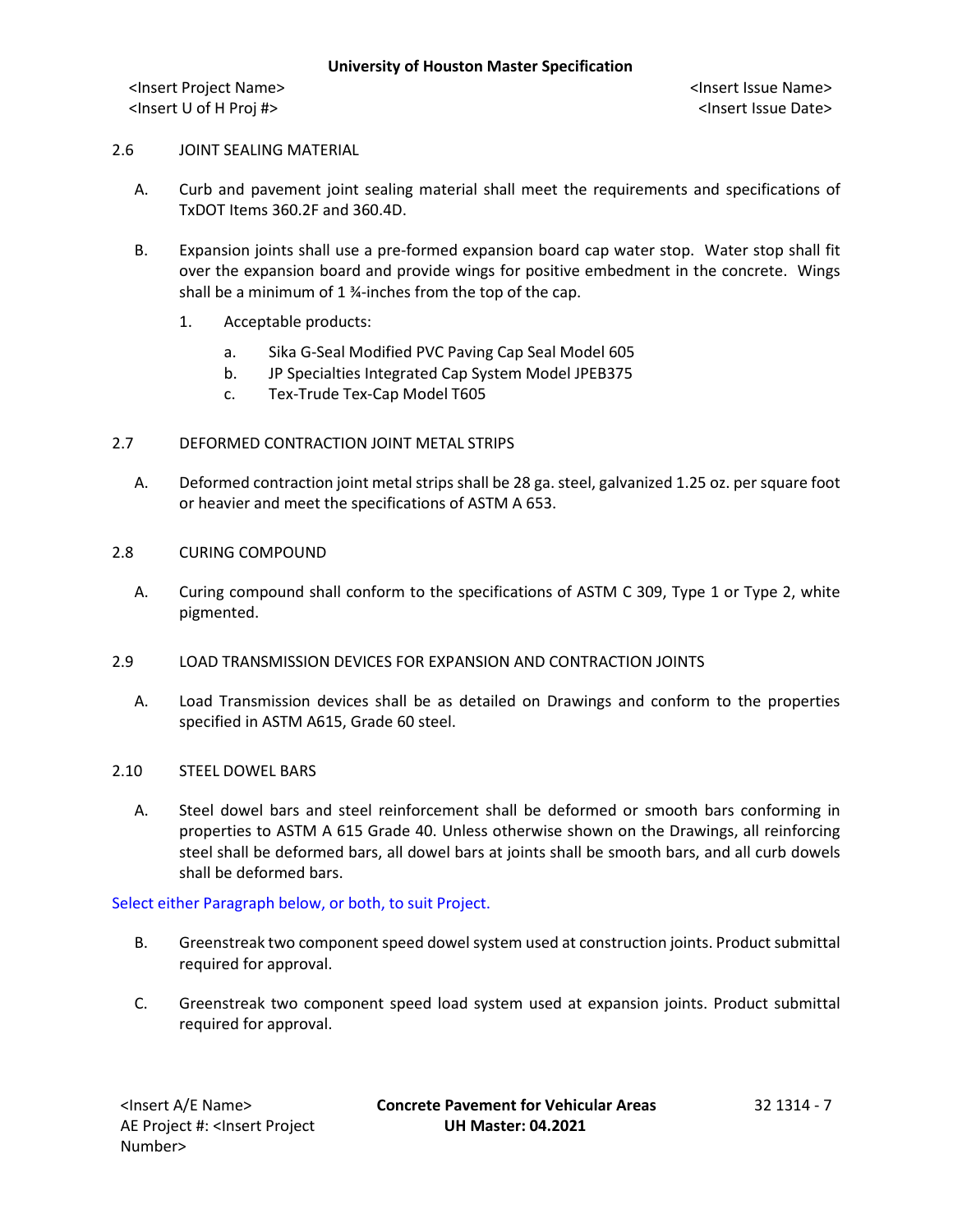#### PART 3 - EXECUTION

### 3.1 GENERAL

A. Curbs and vehicular pavement shall be constructed to the lines and grades shown on the Drawings.

### 3.2 EROSION PROTECTION

- A. Provide at all times adequate protection to newly graded areas to prevent soil erosion as specified in Section 31 2513 "Erosion and Sedimentation Control."
- B. Soil erosion that occurs prior to acceptance of the Work shall be repaired at no expense to the Owner.

### 3.3 PAVEMENT

- A. Preparation of Subgrade
	- 1. The subgrade shall be a previously prepared subgrade, stabilized if required, compacted to a minimum of 95 percent standard density ASTM D-698, and graded to the required section and grades shown on the Drawings and as specified.
	- 2. Rolling and sprinkling shall be performed to maintain the specified moisture content of the subgrade as necessary prior to placing concrete curbs.
	- 3. Refer to Section 32 2213 "Site Grading" for applicable Specifications for materials and placement.
	- 4. Take special care in working in the area of underground electrical and other conduit for pedestrian lights, street lights and security cameras.
- B. Placing and Removing Forms
	- 1. Forms shall be of wood or metal, properly treated to insure concrete does not adhere to the forms, straight, clean, free from warp or defect, and of sufficient depth.
	- 2. Forms shall be so placed that when placed, each form section will be firmly in contact for its whole length and base width and exactly at the established grade.
	- 3. Any subgrade under the forms below established grade shall be corrected using suitable material, placed, sprinkled, and rolled.
	- 4. Forms shall be securely staked and tightly jointed and keyed to prevent displacement.
	- 5. Sufficient stability of forms to support equipment operated thereon and to withstand its vibration without springing shall be required.
	- 6. Forms shall remain in place not less than 24 hours after concrete is placed.
- C. Joints in Concrete Pavement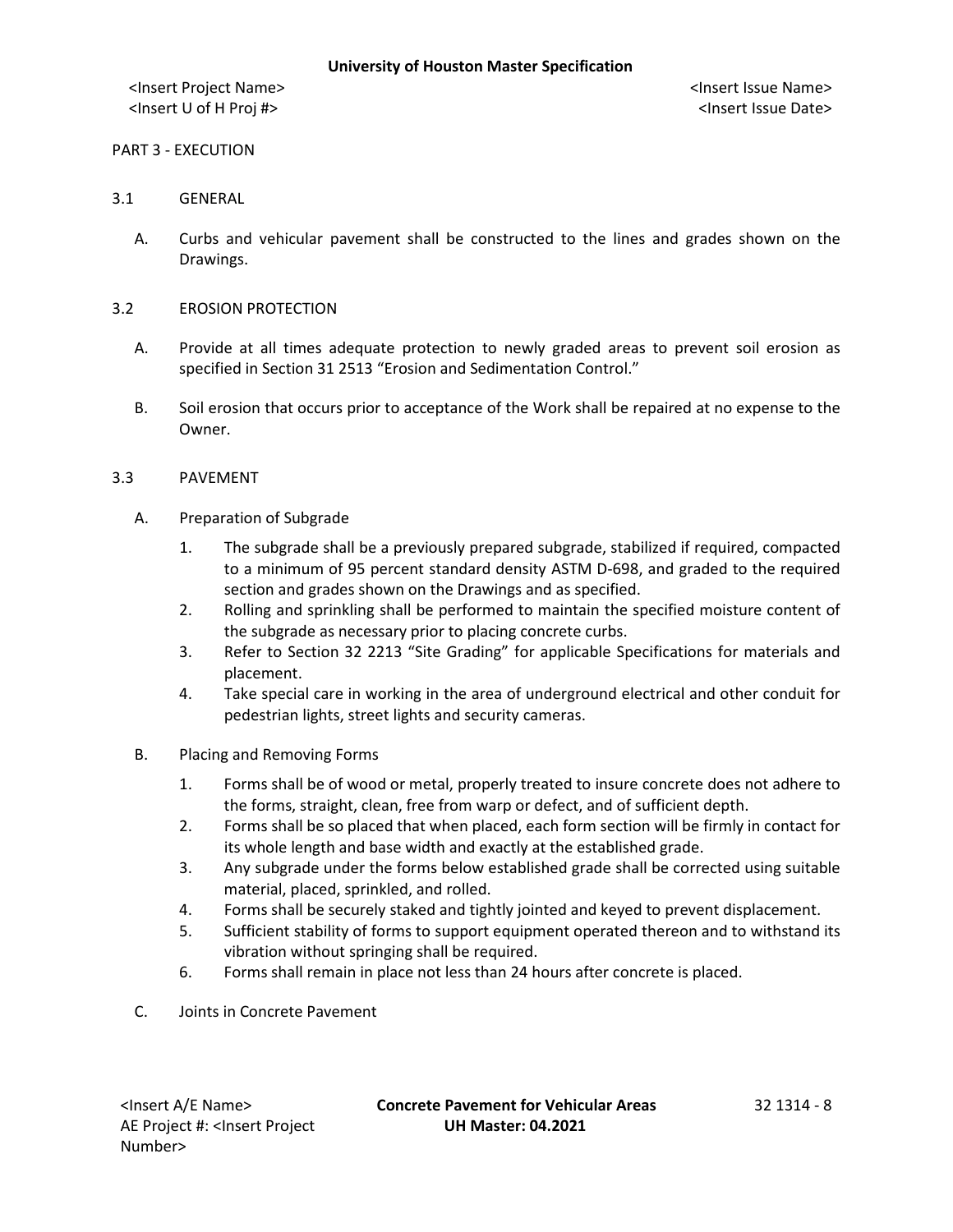<Insert Project Name> <Insert Issue Name> <Insert U of H Proj #> <Insert Issue Date>

- 1. Construct joints in the pavement slab at locations and according to details as shown on the Drawings. Stakes, braces, brackets or other devices shall be used as necessary to keep the entire joint assembly in true vertical and horizontal position.
- 2. When prefabricated plastic strips are used to form joints, they shall be placed after the concrete surface has been leveled and before the finishing is completed. The strips shall be of a type specifically manufactured for the purpose of forming joints in concrete pavement and to the dimensions required to form the specified joints. The strips shall be removed after the concrete has set per the manufacturer's recommendations. Any blemishes caused by the removal of the strips shall be repaired immediately using approved methods.
- D. Tie Bars and Load Transmission Devices shall be accurately placed and held securely (parallel to pavement surface and perpendicular to joint) during placing and finishing of pavement.
- E. Expansion joints shall be constructed with board filler and sealed at top using a pre-formed expansion board cap water stop. Board filler shall be perpendicular to plane of concrete slab. Alignment of joint shall not vary more than 1/4 inch in 10 feet.
- F. Reinforcing steel shall be accurately placed as shown on Drawings and secured in place. Each bar intersection shall be tied. All bars shall be supported on steel or plastic bar chairs. Laps shall be a minimum of ten inches and tied. Wire fabric may not be used in vehicular pavement.
- G. Concrete Placing and Finishing
	- 1. Concrete not placed as herein prescribed within 90 minutes after mixing shall be rejected.
	- 2. Concrete shall not be placed when temperature is below 40 degrees F and falling, but may be placed when the temperature is above 35 degrees F and rising, the temperature being taken in the shade and away from artificial heat.
	- 3. Concrete shall not be placed before the time of sunrise and shall not be placed later than will permit finishing of the pavement during sufficient natural light.
	- 4. Concrete shall be consolidated by a mechanical vibrator to remove all voids. Special care shall be exercised in placing and spading concrete against forms and at all joints to prevent the forming of honeycombs and voids and to prevent displacement of steel reinforcement and load transmission devices.
	- 5. Concrete shall be struck off with an approved strike-off screed to such elevation that when consolidated and finished, the pavement surface shall conform to the required section and grade. In no case shall the maximum ordinate from a 10 foot straight edge to the pavement be greater than 1/8 inch.
	- 6. The strike template shall be moved forward with a combined transverse and longitudinal motion in the direction the work is progressing, maintaining the template in contact with the forms and maintaining a slight excess of material in front of the cutting edge.
	- 7. After completion of a strike-off, consolidation and transverse screeding, a hand-operated longitudinal float shall be operated to test and level the surface to the required grade.
	- 8. Workmen shall operate the float from approved bridges riding on the forms and spanning the pavement. The longitudinal float shall be held in contact with the surface and parallel to the center line and operated with short longitudinal strokes while being passed from

AE Project #: <Insert Project Number>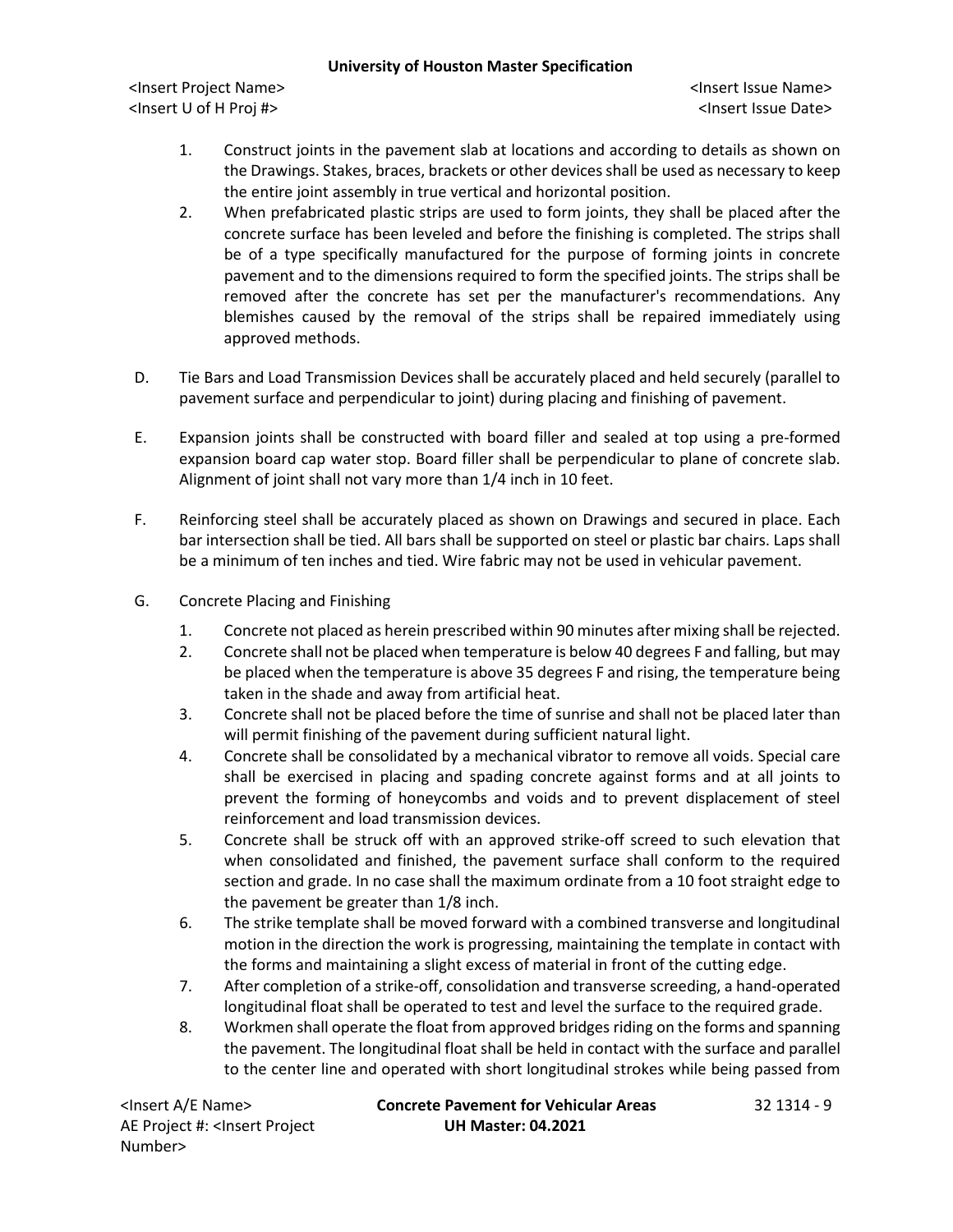<Insert Project Name> <Insert Issue Name> <Insert U of H Proj #> <Insert Issue Date>

one side of the pavement to the other. If contact with the pavement is not made at all points, additional concrete shall be placed if required, and screeded, and the float shall be used to produce a satisfactory surface. After a section has been smoothed so that the float maintains contact with the surface at all points in being passed from one side to the other, the bridges may be moved forward half the length of the float, and the operations repeated.

- 9. After completion of the straight-edge testing, a pass with a burlap drag shall be made as soon as construction operations permit and before the water sheen has disappeared from the surface. This shall be followed by as many passes of the drag as required to produce the desired surface texture.
- 10. After completion of dragging and about the time the concrete becomes hard, the edge of the slab and joints shall be left smooth and true to line.
- H. Curing
	- 1. Concrete pavement shall be cured by protecting it against excessive loss of moisture for a period of not less than 72 hours from the beginning of curing operation.
	- 2. Immediately after finishing operations have been completed, the entire surface of the newly laid concrete shall be covered and cured in accordance with the requirements of "Membrane Curing," TxDOT Item 360.4I.
	- 3. Special care shall be exercised to keep spraying curing compound out of pavement joints.
- I. Contraction Joints
	- 1. Contraction joints shall be provided at the type, size, and spacing shown on the Drawings. Contraction joints shall be sawed to provide a minimum depth of 1/4 of the thickness of the concrete and sealed as shown on the Drawings or with Sonneborn SL-1 or approved equal. Sawing shall begin as soon as the concrete has obtained adequate strength to resist raveling of the joint edges, generally between 4 and 24 hours. The joints shall be flushed or blown clean immediately after sawing to keep the residue from setting up.
	- 2. Sawed Joints: The groove of contraction joints shall be not less than 1/4 inch nor greater than 3/8 inch in width for the entire depth of saw cut shown on the Drawings. The upper portion of the groove is to be widened to not less than 3/8 inch nor more than 5/8 inch for a depth of 1/4 of the pavement thickness, plus or minus 1/8 inch, below the pavement surface.
		- a. The time of sawing shall be varied, depending on existing and anticipated weather conditions. Uncontrolled cracking of the pavement shall be prevented. Sawing of the joints shall commence as soon as the concrete has hardened sufficiently to permit cutting the concrete without excessive chipping, spalling, or tearing. The sawed faces of joints shall be inspected for undercutting or washing of the concrete due to early sawing. If this action is sufficiently deep to cause structural weakness or excessive cleaning difficulty, as determined by the Engineer, the sawing operation shall be delayed until directed to resume. The sawing operation shall be carried on regardless of weather conditions. The joints shall be sawed at the required spacing consecutively in the sequence of the concrete placement. A chalk line or other suitable guide shall be used to mark the alignment of the joints. The

AE Project #: <Insert Project Number>

<Insert A/E Name> **Concrete Pavement for Vehicular Areas** 32 1314 - 10 **UH Master: 04.2021**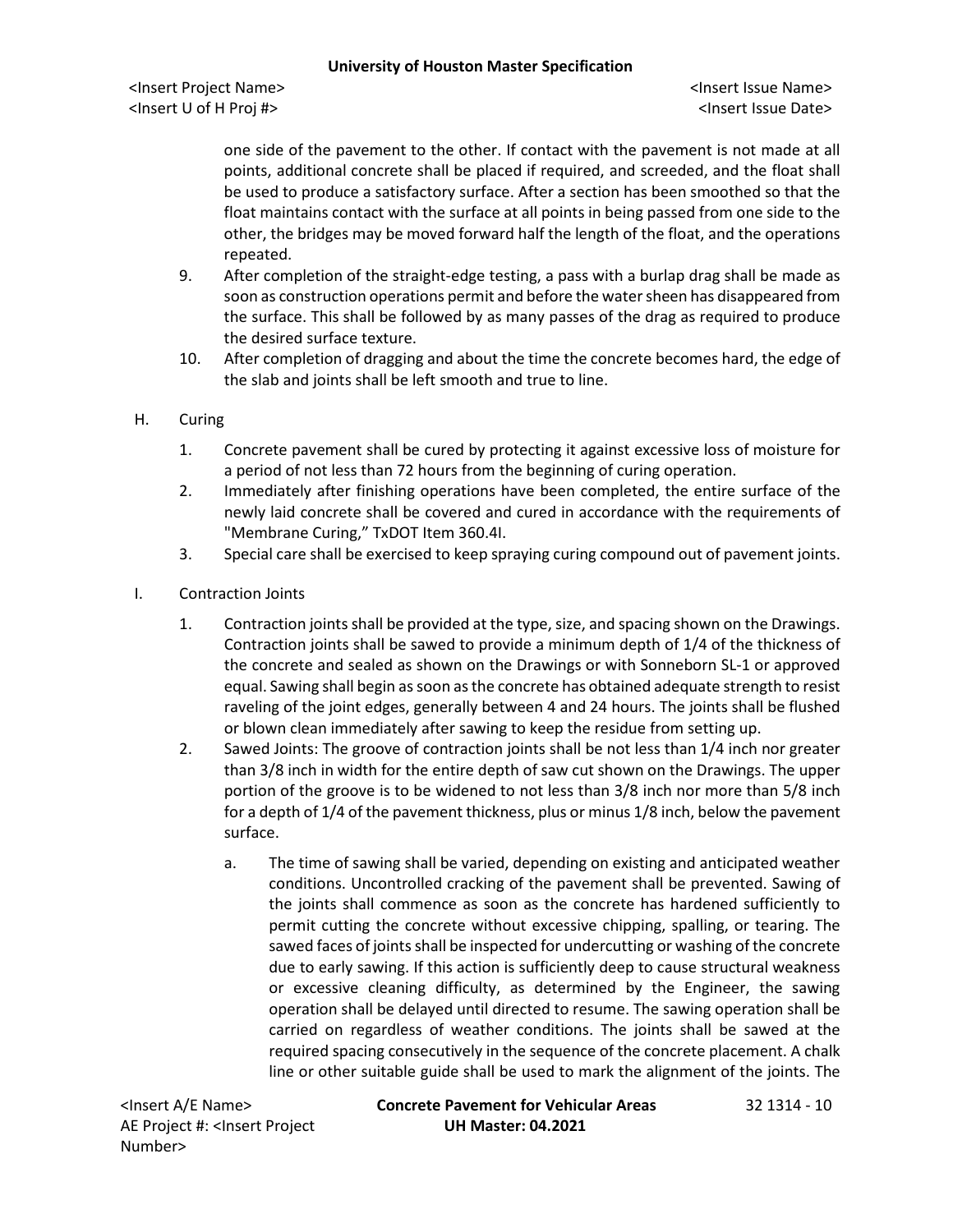saw cut shall be straight from edge to edge of the pavement and shall not vary more than 1/2 inch from the true joint alignment. Before sawing a joint, the concrete shall be examined closely for cracks. The joint shall not be sawed if a crack has occurred near the location chosen for a joint. Sawing shall be discontinued when a crack develops ahead of the saw cut.

b. The surface of pavement cured with membrane-curing compound shall be wetted with water in the region of the intended saw cut prior to sawing to protect the curing membrane from abrasion. Workmen and inspectors shall wear clean, rubber soled footwear, and the number of persons walking on the pavement shall be limited to those actually performing the sawing operation. Immediately after each joint is sawed, the saw cut and adjacent concrete surface shall be thoroughly flushed with water until all waste from sawing is removed from the joint. Any membrane-cured surface damaged during the sawing operations shall be resprayed as soon as the free water disappears. The sawing equipment shall be adequate in number of units and power to complete the sawing at the required rate. An ample supply of saw blades shall be available on the job before concrete placement is started. At least one standby sawing unit in good working order shall be available at the job site at all times during the sawing operations.

# 3.4 CURBS

- A. Dowelled on Curb
	- 1. After curing the concrete pavement, doweled on curbs, using secure forms, shall be constructed to the size shown on the Drawings.
	- 2. Dowels may be placed in the pavement slab before the concrete has set or placed in drilled holes using epoxy adhesive to secure the bars in place.
	- 3. Pavement joints shall extend through the curbs. Expansion joint material shall be the same thickness, type and quality as specified for the pavement.
	- 4. When sawed joints are provided, the placement of curb shall be delayed until all transverse joints are sawed.
	- 5. Weakened plane joints shall be formed by inserting an asphaltic board strip cut to conform to the shape of the curb.
	- 6. All joints should be tool finished after sufficient curing of the concrete.
	- 7. The concrete, reinforcement and curing of the curbs shall conform to the requirements specified for the concrete pavement.
	- 8. In finishing the curbs, a thin coating of mortar shall be worked into the exposed face of the curb in order to obtain a brush finish free of all blemishes and form or tool marks.
	- 9. Curbs shall have a straightness tolerance of 1/8 inch in 10 feet, measured longitudinally along the back and face of the curb.
	- 10. The top of the curb shall not vary vertically in height more than 1/8 inch when measured up from the concrete pavement.
- B. Monolithic Curbs and Curb and Gutter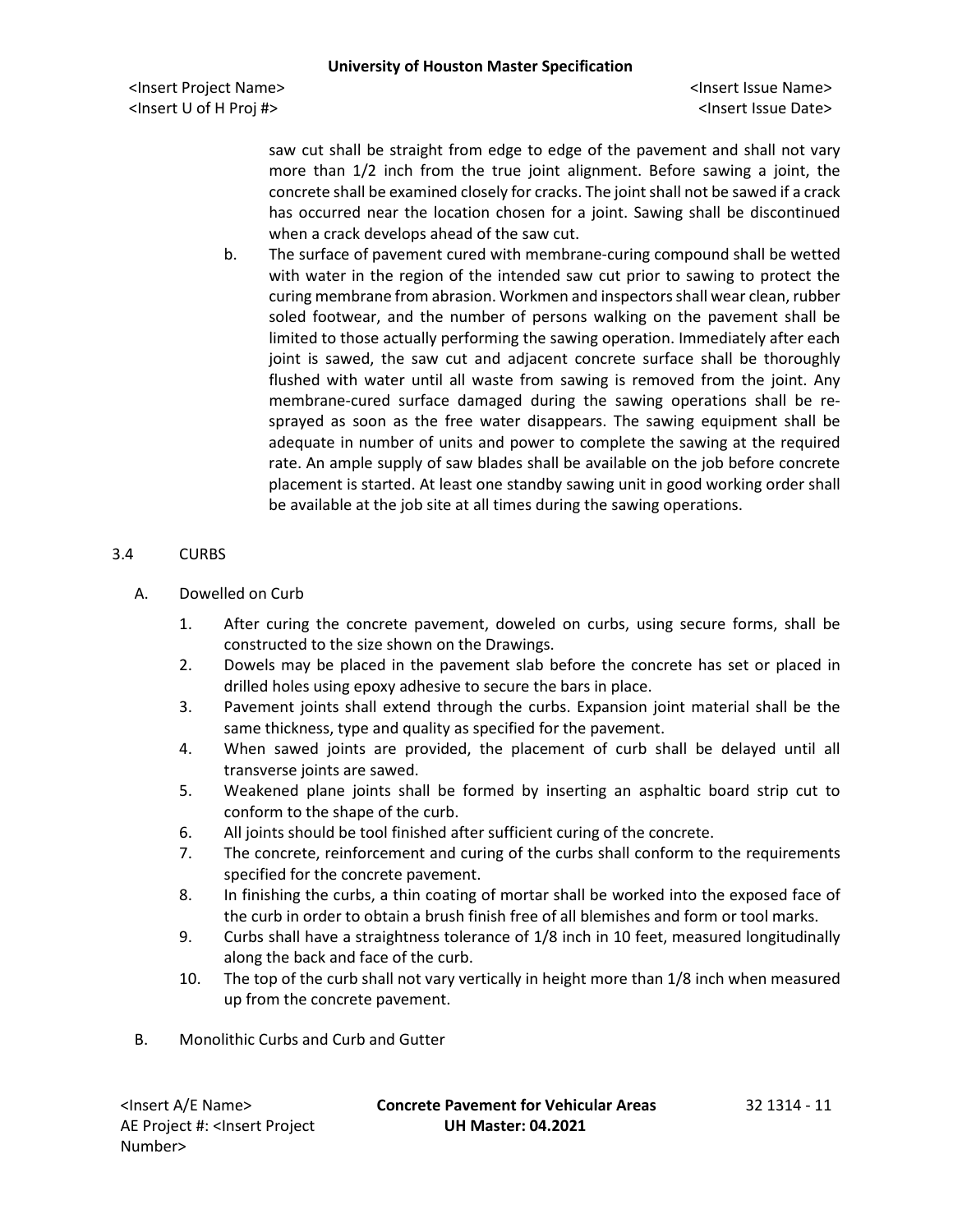<Insert Project Name> <Insert Issue Name> <Insert U of H Proj #> <Insert Issue Date>

- 1. Monolithic curbs and curb and gutter shall conform to the Specifications for doweled on curb and the details shown on the Drawings.
- 2. Monolithic curbs and curb and gutter shall be constructed after final grading of the subgrade and before placement of the base material.
- 3. These curbs shall be cured for at least 72 hours and shall be properly backfilled behind the curb by hand tamping to 95 percent standard proctor density ASTM D 698 before placing the base material.

# 3.5 APPLICATION OF JOINT SEALING COMPOUND

- A. Joints shall be thoroughly cleaned of loose scale, dirt, dust, and curing compound. When necessary, existing joint material shall be removed to the depth as shown on the Drawings.
- B. Joints shall be filled to the full depth of the joint opening. Pouring shall be done in a neat and workman like manner to give satisfactory results. Sufficient joint sealer shall be poured into the joints so that upon the completion of the work the surface of sealer within the joint shall be 1/4 inch above top of the pavement surface.

# 3.6 TESTS

- A. Concrete Test Specimens
	- 1. Test cylinders for compressive strength shall be taken and cured in accordance with ASTM C 31 and tested in accordance with ASTM C 39.
	- 2. Not less than three specimens shall be made for each test, nor less than one test for each 50 cubic yards or fraction thereof of concrete placed or for each day's pour.
	- 3. Laboratory technician will prepare concrete test cylinders.
- B. Testing of Concrete Surface
	- 1. After finishing is complete and while the concrete is still workable, the surface shall be tested for trueness with an approved 10 foot steel straightedge.
	- 2. The straight edge shall be operated from the side of the pavement placed parallel to the pavement center line and passed across the slab to reveal any high spots or depressions.
	- 3. The straight edge shall be advanced along the pavement in successive stages of not more than 1/2 its length. A tolerance of 1/8 inch in 10 feet shall be met.
	- 4. Any correction of the surface required shall be accomplished by adding concrete if required and by operating the longitudinal float over the area.
	- 5. The surface test with the straight edge shall then be repeated.

# 3.7 OPENING PAVEMENT TO TRAFFIC

A. The pavement shall be closed to all traffic, including vehicles of the Contractor, until the concrete is at least 7 days old or has attained a minimum average of 3000 psi compressive strength.

| <insert a="" e="" name=""></insert>                                                          | <b>Concrete Pavement for Vehicular Areas</b> | 32 1314 - 12 |
|----------------------------------------------------------------------------------------------|----------------------------------------------|--------------|
| AE Project #: <lnsert project<="" td=""><td><b>UH Master: 04.2021</b></td><td></td></lnsert> | <b>UH Master: 04.2021</b>                    |              |
| Number>                                                                                      |                                              |              |